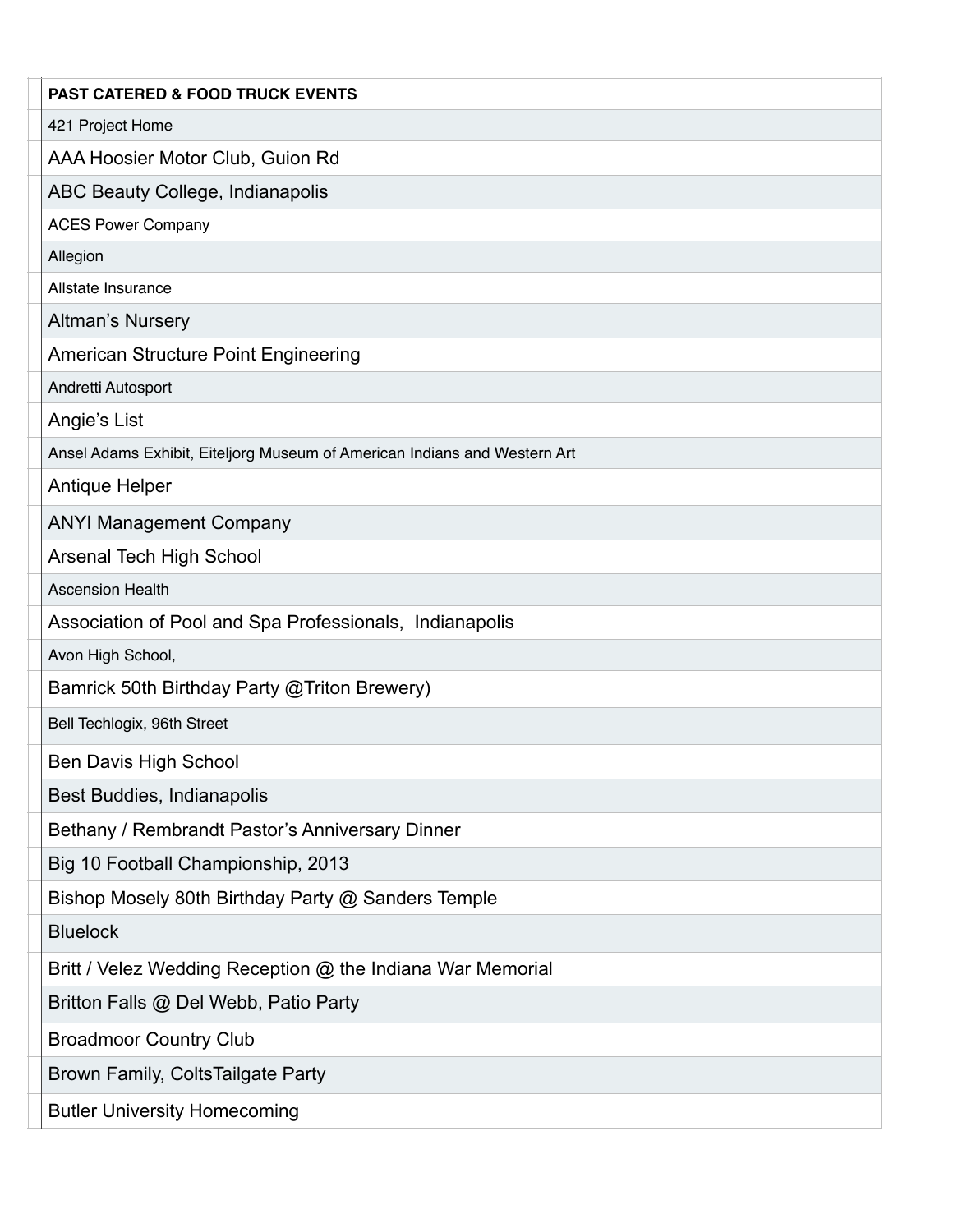| Carmel SOHO                                                            |
|------------------------------------------------------------------------|
| Caroline Classic Golf Outing, Caroline Symmes Cancer Enbowment         |
| <b>Cassidy Turley Castleton</b>                                        |
| Cassidy Turley Keystone Crossing                                       |
| <b>Cassidy Turley Precedent</b>                                        |
| <b>Cassidy Turley Pyramids</b>                                         |
| <b>Cassidy/Turley Commerical Real Estate Services</b>                  |
| <b>CAT Construction Equipment Auction</b>                              |
| Charles A. Tindley Accelerated School Capstone Project Awards Luncheon |
| <b>Charles Schwab</b>                                                  |
| Chase Bank District Employee Picnic, Broad Ripple Park                 |
| <b>Chateau Thomas Winery Concert</b>                                   |
| City Walk, Indianapolis                                                |
| <b>Citymark Properties</b>                                             |
| Clarion Inn & Suites Northwest, Women's Retreat 2013, 2014             |
| Comfort systems                                                        |
| <b>Common Wealth</b>                                                   |
| Cosler/Murphy Wedding Shower @ Bridgewater Carmel, IN"                 |
| Courtyard by Marriott, Women's Retreat 2012                            |
| Creme de les Femmes                                                    |
| <b>CSO Architects</b>                                                  |
| CycleCross                                                             |
| <b>CYO National Convention</b>                                         |
| Daredevil Brewing Company                                              |
| <b>Defender Direct</b>                                                 |
| Delphi Electronics, Kokomo, IN                                         |
| Douglas MacArthur School                                               |
| Duke Realty, River Road                                                |
| Ed Martin Auto Group                                                   |
| Eggstravaganza, Post Road Christian Church                             |
| Eli Lilly Christmas Party @ TwoDEEP                                    |
| <b>Euclid Machines</b>                                                 |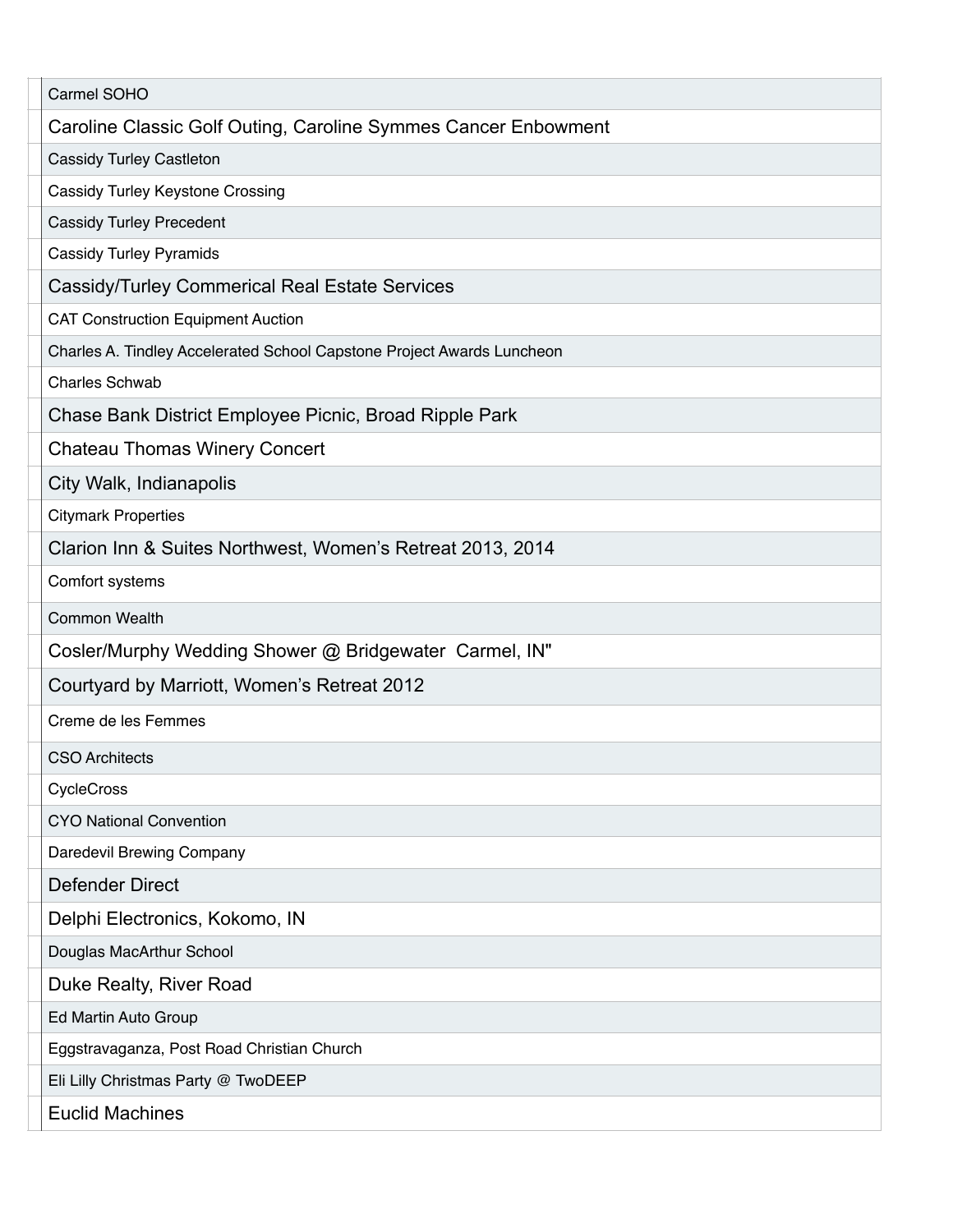| ExactTarget, Andretti Autosport                                      |
|----------------------------------------------------------------------|
| Extend a Suites Hotel, Indianapolis                                  |
| Extend a Suites Hotel, Indianapolis                                  |
| Fall Fest at the Fort, 2013                                          |
| <b>Fat Cat Bar</b>                                                   |
| Finish line                                                          |
| <b>Firestone Building Products</b>                                   |
| Firestone Building Services, Corporate Breakfast & Luncheon          |
| FIRST FRIDAY FOOD TRUCK FEST                                         |
| <b>Flat 12 Beirwerks</b>                                             |
| FoodCon 4, 2013 @Harrison Center                                     |
| Franciscan Alliance, Greenwood                                       |
| Franciscan St. Francis Health-carmel                                 |
| Geico                                                                |
| GenCon                                                               |
| Gideon's International                                               |
| <b>GPI Properties,</b>                                               |
| Greater Shepherd Missionary Baptist Church, 2012 Scholarship Banquet |
| <b>Grove Haus</b>                                                    |
| H.H. Gregg                                                           |
| Harley Davidson, Plainfield                                          |
| Health & Hospital Corp, Indianapolis                                 |
| <b>Health Care REIT</b>                                              |
| <b>Heartland Community Church</b>                                    |
| Heineken USA incorporated                                            |
| Heritage Christian High School                                       |
| Herron High School                                                   |
| Hillsdale Corporate Cente                                            |
| Homeland Security @ The Statehouse                                   |
| hoosier Lottery                                                      |
| <b>Horizon House</b>                                                 |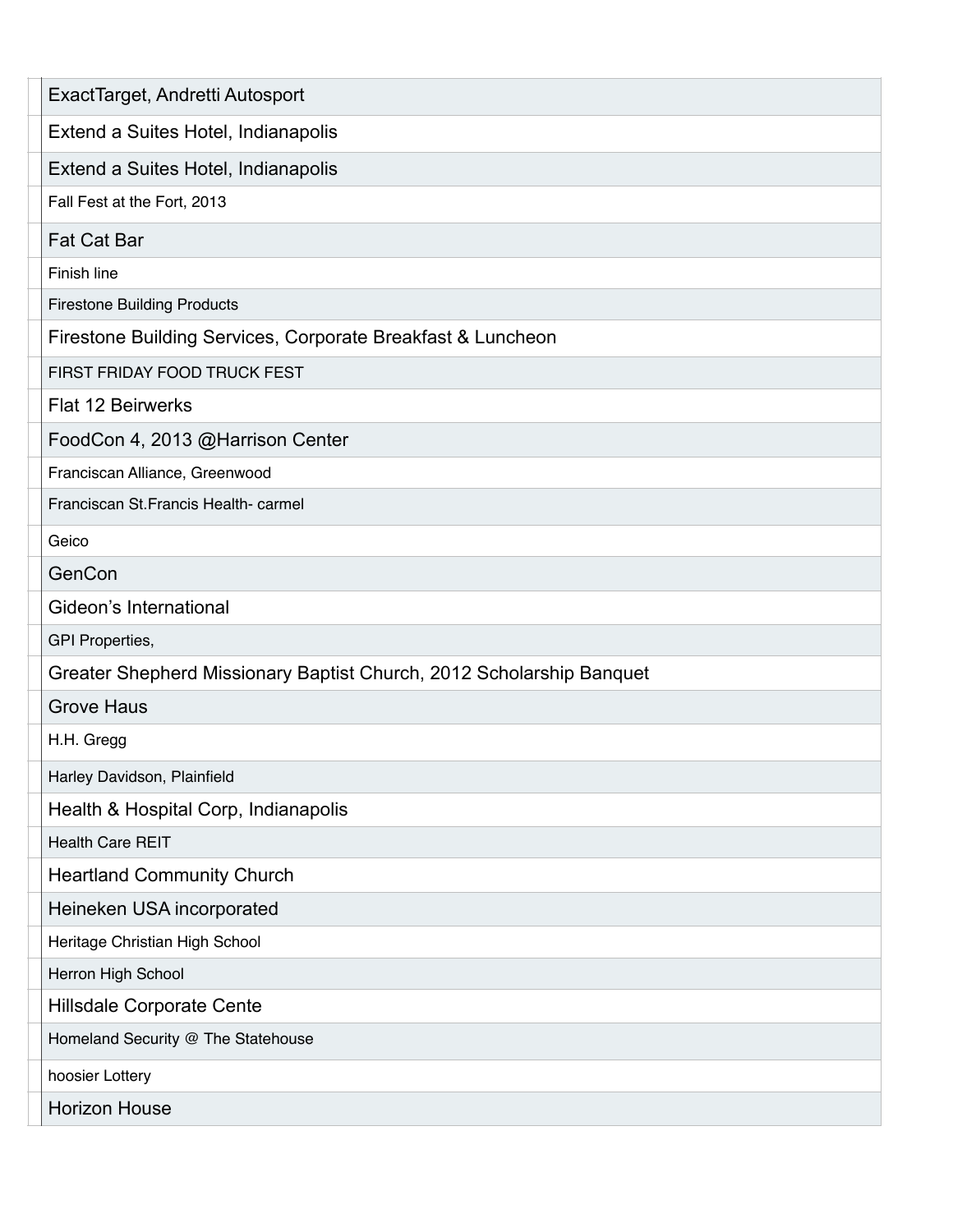| <b>Hylant Health</b>                         |
|----------------------------------------------|
| IDO Incorporated                             |
| Indiana Apartment Association                |
| Indiana Association Workers for the Blind    |
| Indiana City Brewing                         |
| Indiana State Police Forensic                |
| Indianapolis Motor Speedway Snake Pit 2012   |
| Indianapolis Sailing Club                    |
| Indianapolis School of Ballet                |
| Indie arts and Vintage Marketplace           |
| Indy Crit Race & Festival                    |
| Indy Cycloplex, Marion University            |
| Indy Mutt Strut                              |
| Indy Parks Department                        |
| Ingersoll Rand                               |
| <b>INTECH Park</b>                           |
| Interactive Intelligence                     |
| <b>IPS Education Center</b>                  |
| Irvington Halloween Festival                 |
| <b>Irvington Wellness Center</b>             |
| IU Health Methodist Hospital Christmas Party |
| <b>IU Health Neuroscience Center</b>         |
| <b>IUPUI - Robotics Competion</b>            |
| <b>IUPUI -Natatorium</b>                     |
| IVY Technical College, Lawrence Campus       |
| <b>JamFest</b>                               |
| JPM Chase Corporate Center                   |
| JTP Events Diva Day                          |
| <b>JW Marriott</b>                           |
| Kappa Alpha Theta                            |
| Kirkpatrick 40th Birthday Party (Heath)      |
|                                              |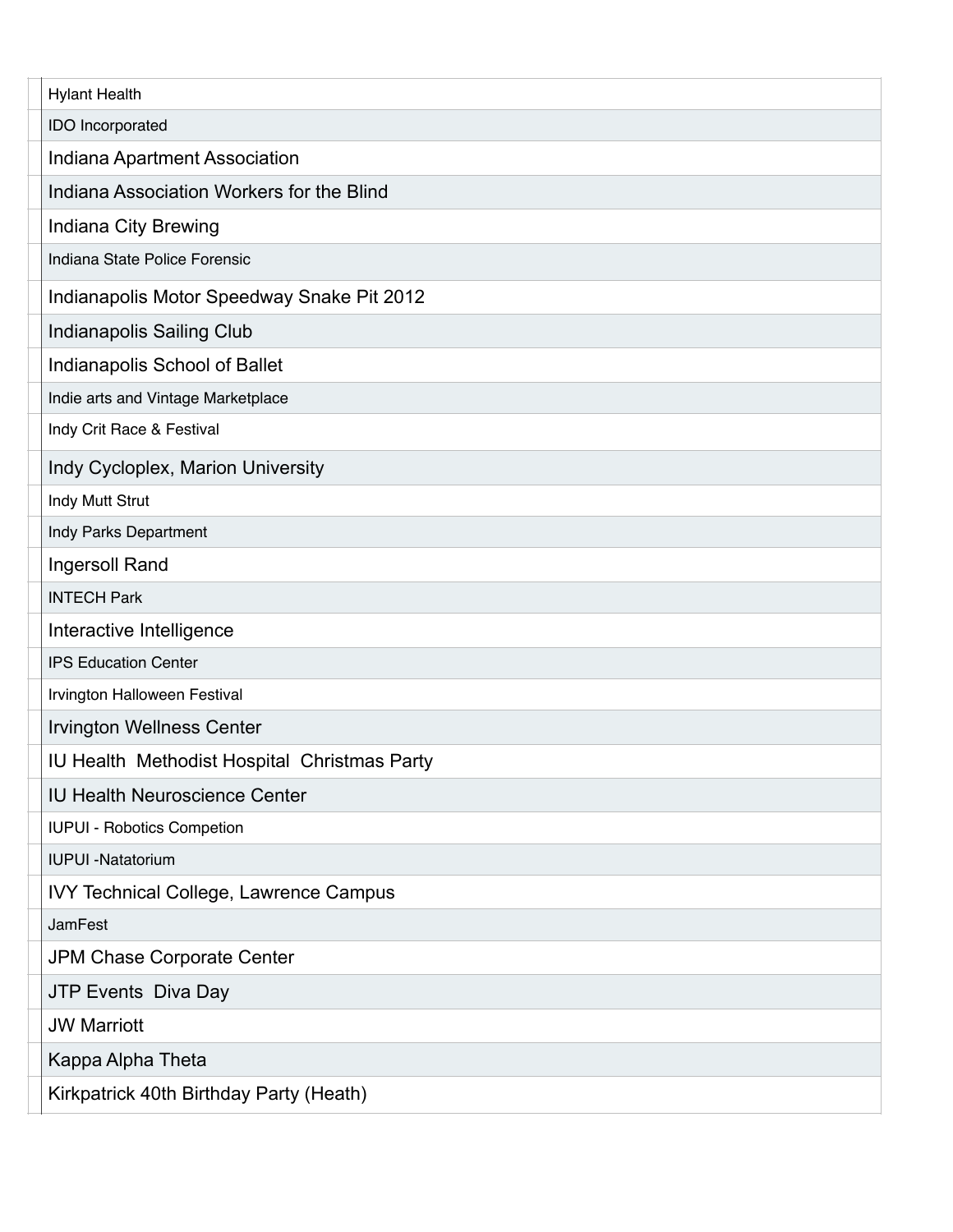| Land Mark center                                               |
|----------------------------------------------------------------|
| <b>Launch Fishers</b>                                          |
| Lauth Baldwin-Lyons                                            |
| Lauth Indianapolis Headquarters                                |
| Lawrence Arts Festival, Artique 2012                           |
| Lawrence FallFest and Indy Marathon 2014                       |
| Lebonon Boys and Girls Club                                    |
| Legacy House ROCC-a-Thon                                       |
| Lewis/Alexander Wedding Reception @ the 700 North Condominiums |
| Liberty Tax Service                                            |
| Light of the World Christian Church Board Meeting              |
| <b>Live Nation</b>                                             |
| <b>Lockheed Martin</b>                                         |
| MacAllister Concerts in the Park, Garfield                     |
| Marion County Health & Hospital Corporation                    |
| Marion County Juvenile Superior Courts                         |
| <b>Marion University</b>                                       |
| <b>McClacthy Wedding</b>                                       |
| Meridian Corporate Plaza                                       |
| <b>Methodist Hospital</b>                                      |
| MillerCoors Indianapolis Motor Speedway 2013                   |
| Monarch Beverage                                               |
| <b>Monumental Marathon</b>                                     |
| MotoGp, Georgia Street                                         |
| Motown Concert in the Park, Garfield                           |
| Mt Comfort Airport, Young Presidents                           |
| Mt Helm Holiday Fest                                           |
| <b>Nation Star Mortgage</b>                                    |
| National Athletic Trainers Association Convention              |
| National Fire Fighters Convention, Indianapolis                |
| <b>National Robotics League Competion</b>                      |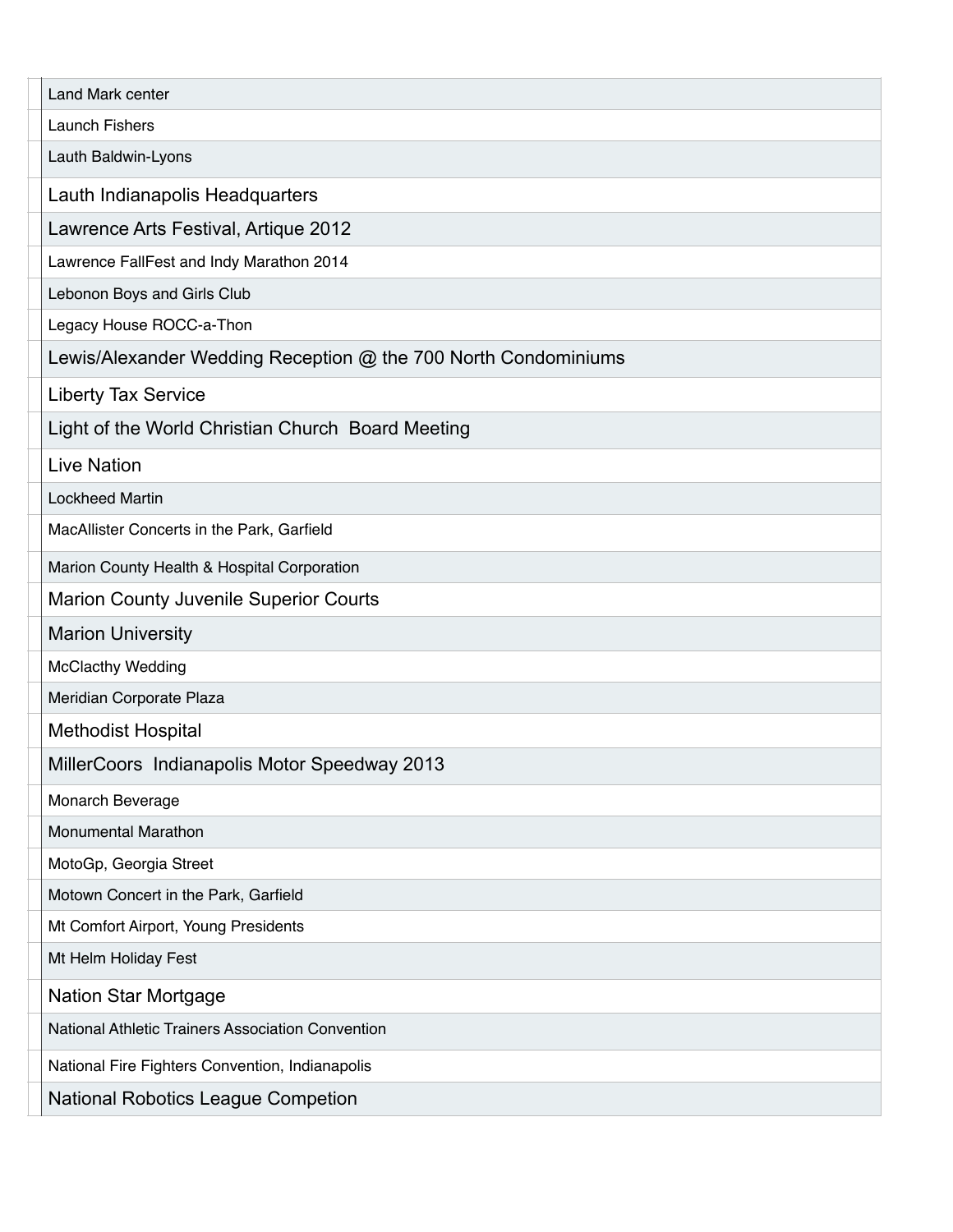| NCAA Divisions I, II and III Women's Rowing Championships, 2013 and 2014 |
|--------------------------------------------------------------------------|
| New Augusta Public Academy                                               |
| Next Gear Capital                                                        |
| NFL, Super Bowl Team Owners Tail Gate Party, Super Bowl 46               |
| Northview Mall - Grand Reopening                                         |
| Northwest Technology Center                                              |
| <b>NSCAA</b>                                                             |
| Oasis of Hope Baptist Church                                             |
| OSP Group                                                                |
| Panache Salon & Day Spa                                                  |
| Park Tudor - LaCrosse                                                    |
| <b>Party Planners West</b>                                               |
| Patriot Fest, Knights of Columbus                                        |
| Pepboys Speed Shop and Car Show                                          |
| <b>Pike Preforming Arts Center</b>                                       |
| Pike Township Recording Chorale, Concert intermission, Desserts          |
| Pit Bull Rescue Ride 2012                                                |
| Pitbull Parade, 2015 @ the Monon Center, Carmel                          |
| <b>Planet Adventure</b>                                                  |
| <b>Progressive Baptist Church</b>                                        |
| <b>RCI North America</b>                                                 |
| Recycle Fest, 2013                                                       |
| Red Cats, USA, indianapolis                                              |
| <b>REI Properties,</b>                                                   |
| <b>Republic Airways</b>                                                  |
| Riviera Country Club,                                                    |
| Rock of Ages, Carmel                                                     |
| <b>Rolls Royce</b>                                                       |
| Sam's Club North Indianapolis                                            |
| Sam"s Club West Indianapolis                                             |
| <b>Scarlet Lane Brewing Company</b>                                      |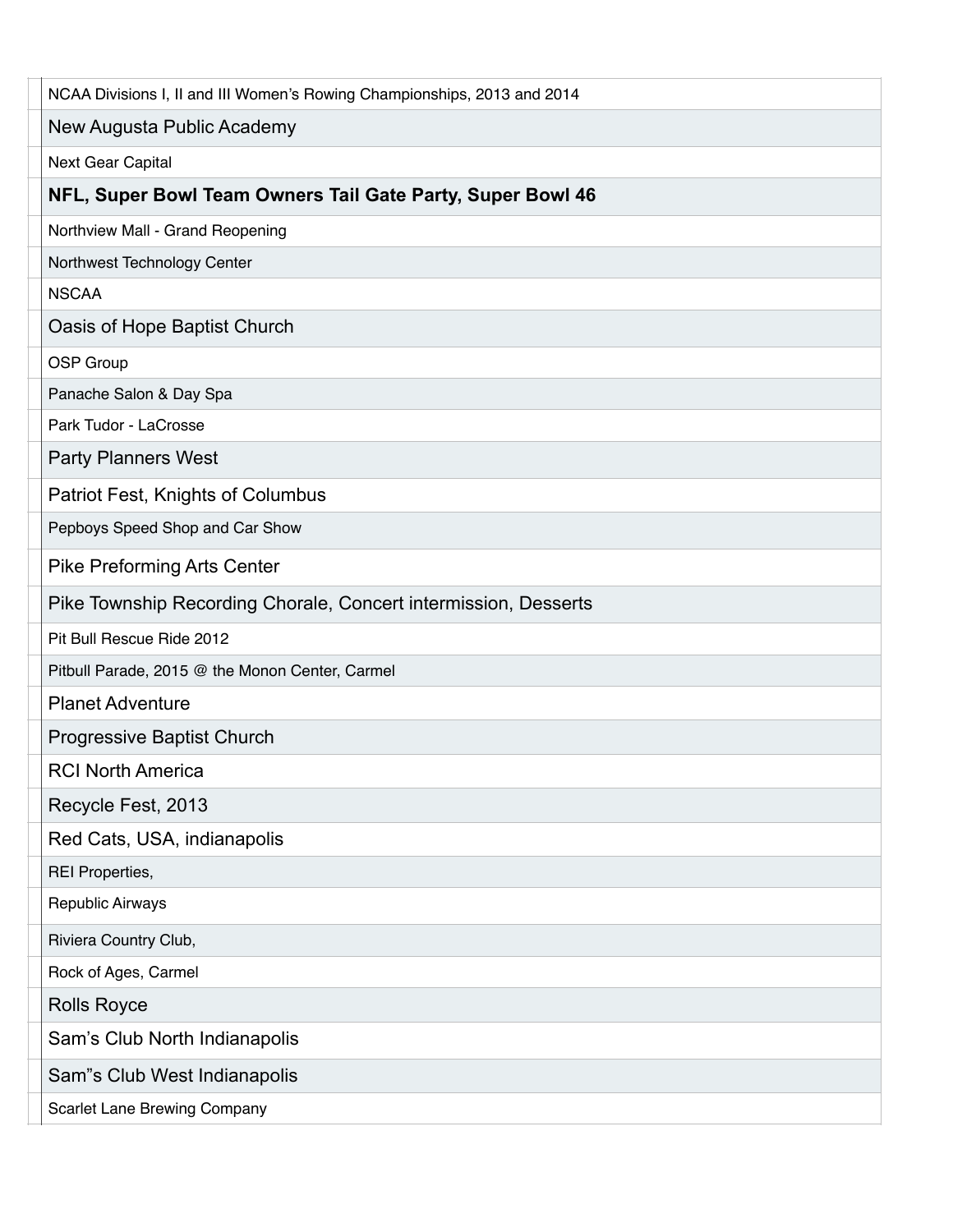| Schumacher Racing in Brownsburg, Ind                           |
|----------------------------------------------------------------|
| Self 40th Birthday Party (Dan Self)                            |
| <b>Sensient Flavors, LLC</b>                                   |
| Sister Mosle 80th Birthday Dinner Celebration @ Sanders Temple |
| Sky Zone, Fishers, IN                                          |
| Sloan Office Party                                             |
| <b>SMC Corporation of America</b>                              |
| SoulFest 2012, Richmond, IN                                    |
| <b>Sourwine Properties</b>                                     |
| South East Young Center Awards Dinner                          |
| Speedway Family Event                                          |
| SRAM, Indianapolis                                             |
| St Joan of Arch                                                |
| St. Vincent's Hemo Center                                      |
| State of Indiana                                               |
| <b>Statehouse Market</b>                                       |
| Sun King Brewery                                               |
| Tangled Salon & Spa                                            |
| The 3M Corporation, Indianapolis                               |
| The Chef's Academy                                             |
| The Legacy House                                               |
| The Merril House, Indianapolis                                 |
| The School of Rock                                             |
| Tom Mascari Family Reunion Event                               |
| Tom Woods Volkswagen                                           |
| Trane Indianapolis                                             |
| <b>Travel Leaders Indianapolis</b>                             |
| <b>Tricoci University</b>                                      |
| Trinity Church, Music Showcase                                 |
| <b>Triton Brewing Company</b>                                  |
| TW Telecom, Indianapolis                                       |